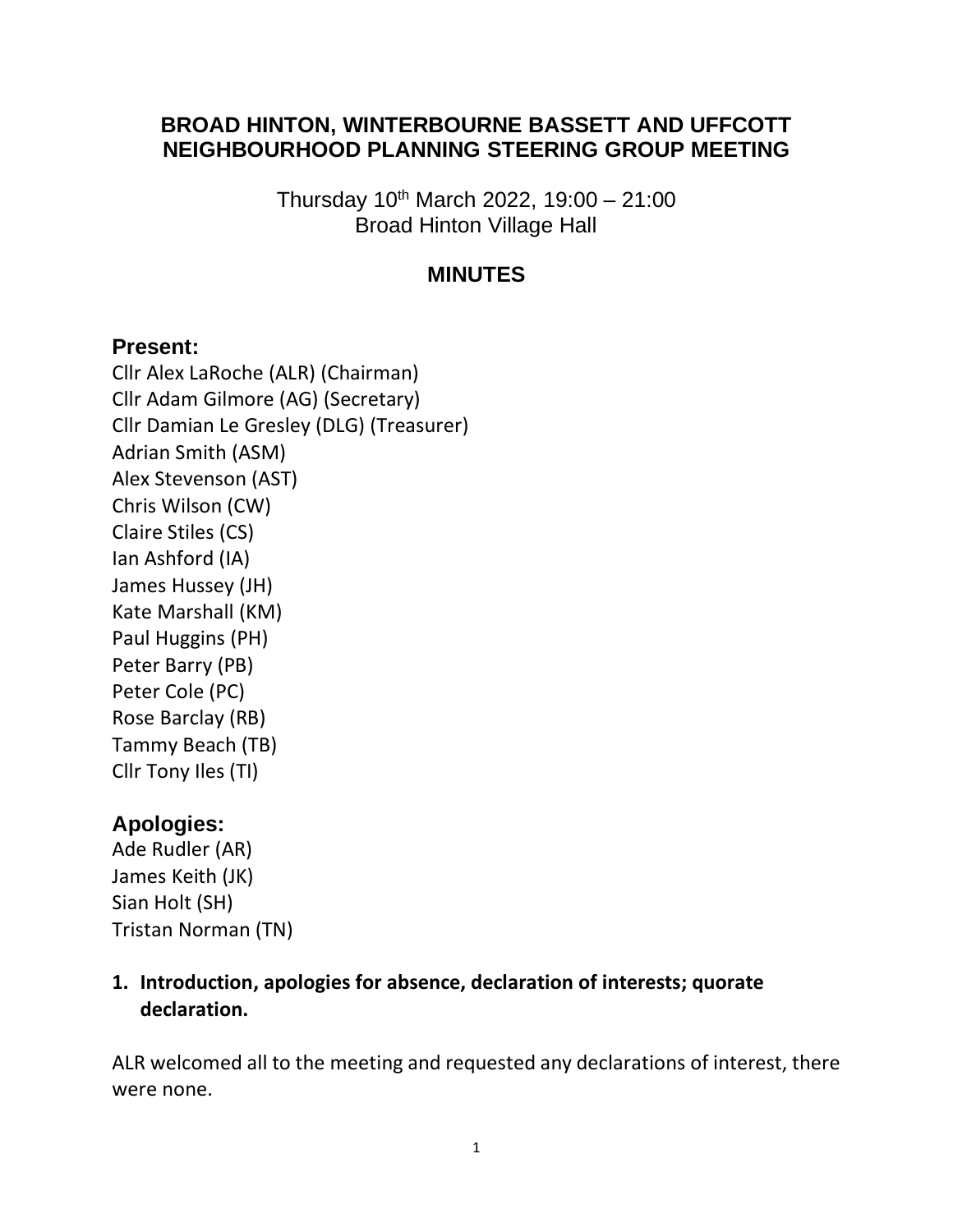The meeting was quorate.

## **2. Minutes of the Meeting held on Sunday 13th February 2022**

The meeting agreed that the minutes that were circulated were correct.

## **3. Appointments – election of a chairperson**

ALR invited applications for chairman.

Ian Ashford applied, was nominated, seconded and unanimously elected.

## **4. Research**

a. Themes

We talked through each of the research themes and decided on who would do the research.

JH stated that he could get any information we need on the themes for Uffcott. We discussed using Broad Chalke and Compton Bassett NPs as a template – these can be [found here](https://bhwbpc.sharepoint.com/:f:/r/sites/NeighbourhoodPlan/Shared%20Documents/Other%20Neighbourhood%20Plan%20docs?csf=1&web=1&e=zD3944)

Volunteers

- Amenities KM, PH, JH, PC
- Built Environment AG, AST, ALR, PC, RB
- Community AG, SH, ALR, CS
- Energy PB, DLG
- Heritage AG, AST, CW, JH, PC, CS
- Natural Environment SH, IA, DLG, JH
- Economy TB, ASM
- Transport CW, IA, TI

# b. Engagement

We discussed how we would engage the community throughout the NP process. Points were made about ensuring we set the right expectations with the community, and that any events we planned were achievable and successful. Feedback from Broad Chalke was that we must be careful not to cause "Neighbourhood Plan fatigue" by over-engaging, doing the right things at the right time.

Methods of engagement discussed were Local News updates, website/FB, village meetings, surveys/questionnaires.

Guidance for engagement can be found in these Locality guides [here](https://bhwbpc.sharepoint.com/:b:/r/sites/NeighbourhoodPlan/Shared%20Documents/Guides/Locality%20-%20How%20to%20create%20a%20Neighbourhood%20Plan%20-%20Your%20step%20by%20step%20roadmap%20guide.pdf?csf=1&web=1&e=DEr5Qw) and [here.](https://bhwbpc.sharepoint.com/:b:/r/sites/NeighbourhoodPlan/Shared%20Documents/Guides/Locality%20-%20Keeping%20your%20neighbourhood%20plan%20simple.pdf?csf=1&web=1&e=eZmd7O)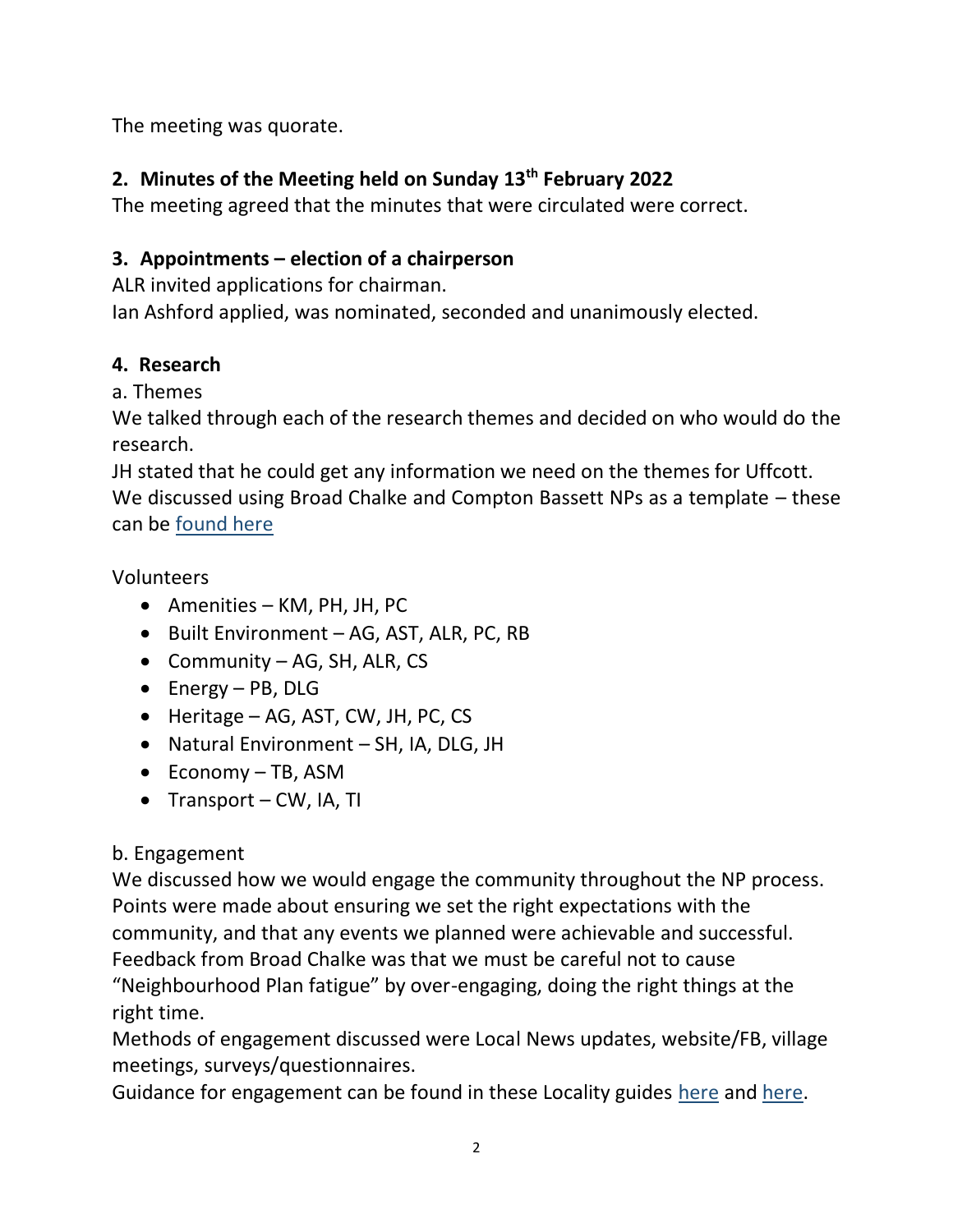KM, PB, RB, CS volunteered to lead the engagement planning.

c. Project plan

We discussed the need for a more detailed plan including milestones, activities, schedule, costs, and risk management.

AG, PH, TI volunteered to lead the project planning.

d. Funding

We discussed the need to start to understand sources of funds we may need beyond the 10K from Locality if we want to start implementing any projects. Ashley Truluck form Broad Chalke has offered to help us with this as he has expertise in this area.

AG, DLG volunteered to lead on the funding.

**ACTION: AG – Speak to Sian Holt to see if she wants to help as she has experience fundraising**

**ACTION: AG – Update the Researchers document with volunteers and share OneDrive location to put research**

**ACTION: ALL – complete initial research, identify "key facts" and plans for next meeting**

**ACTION: AG – Share the Steering Group contact list**

**ACTION: AG – Contact Cllr Jim Gunter (archaeologist) to see where he can help us gather information**

**ACTION: AG – Contact Michael Kilmister (Wiltshire Council NP Lead) to get link officer allocated to support our research**

# **5. Goals**

Discussed what the goals for the next month should be, and that we should set a near term goal (next month) rather than let things drift.

- a. Research have a first draft of each of the themes, identifying what we know and what we need to find out
- b. Engagement have a first draft of an engagement plan
- c. Project plan have a first draft of a project plan including a schedule for "Stage 1 – Scoping"

The Chair also asked if the village/theme groups could book their meetings in to keep momentum especially during July/August holiday time.